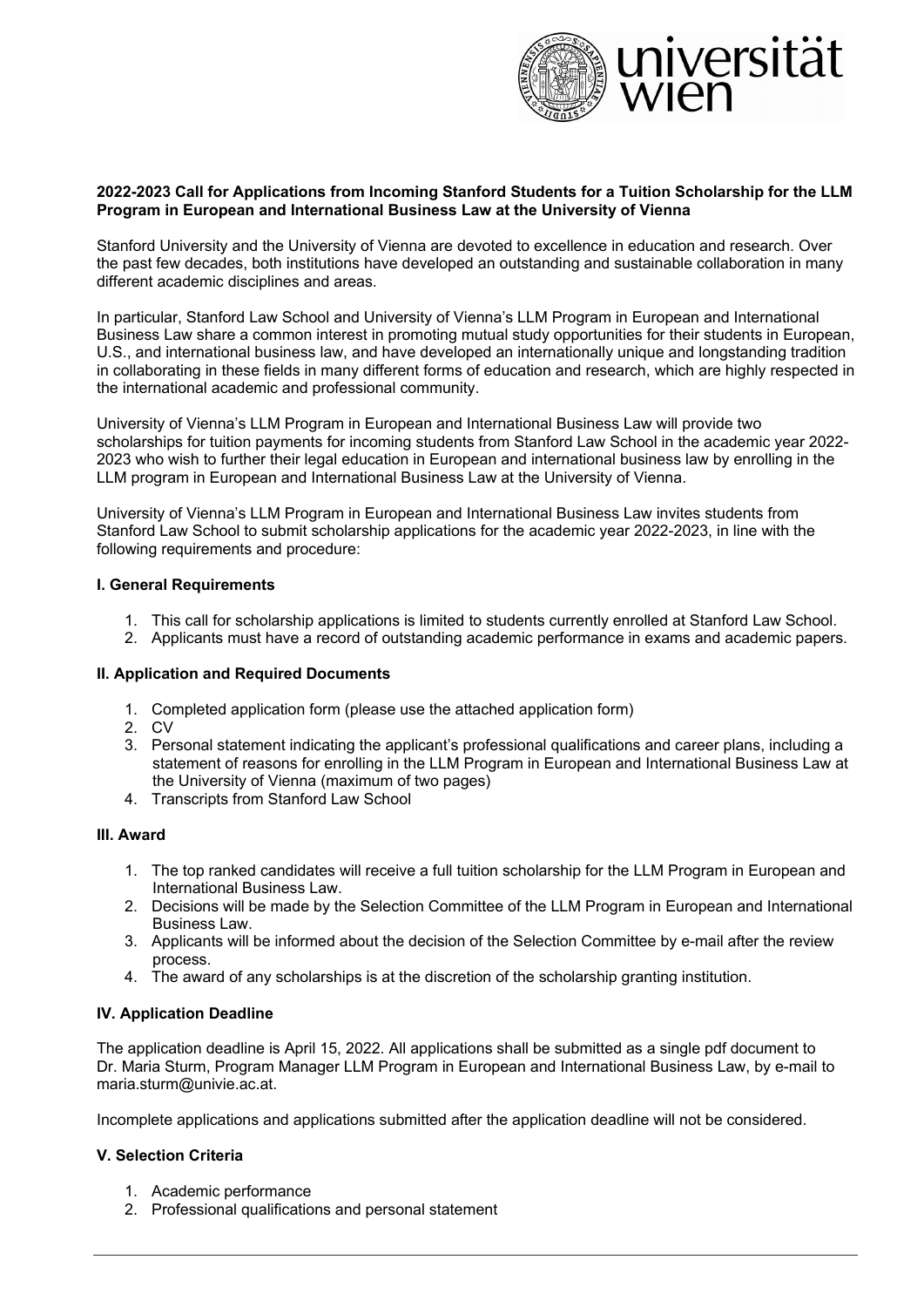

### **VI. Selection Procedure**

- Applicants will be ranked based on the criteria laid out in section V., taking into account the available scholarship funds.
- Decisions will be made by the Selection Committee of the LLM Program in European and International Business Law.